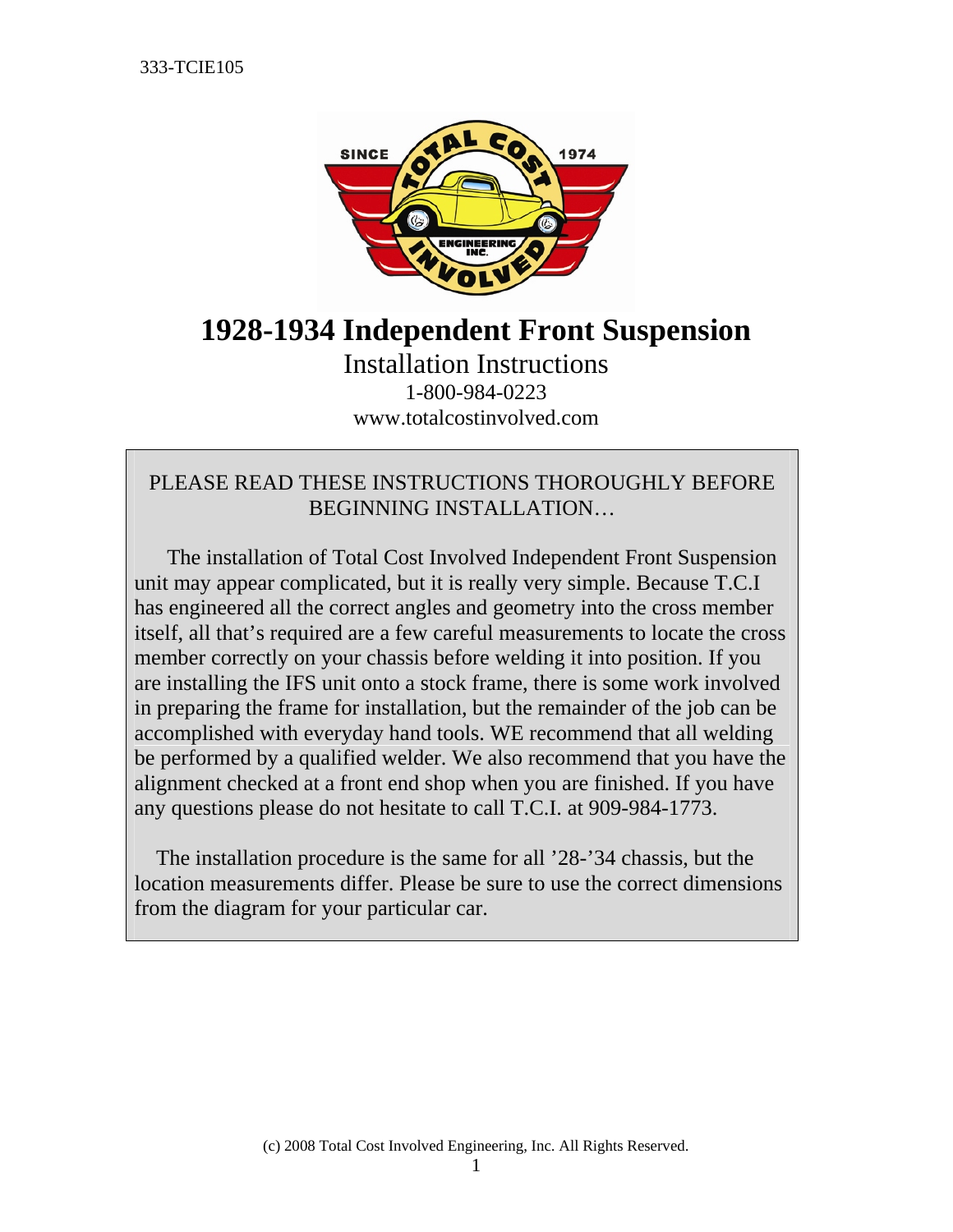

#### 1. **PREPARING THE FRAME**

-Remove all of the old steering and suspension components

-Tack weld two braces to the top and bottom of the frame rails behind the original cross member to insure that frame rails do not move

-Remove original cross member by drilling out the rivets

-Box the frame rails and weld up the rivet holes left by the original cross member -Finish grind all welds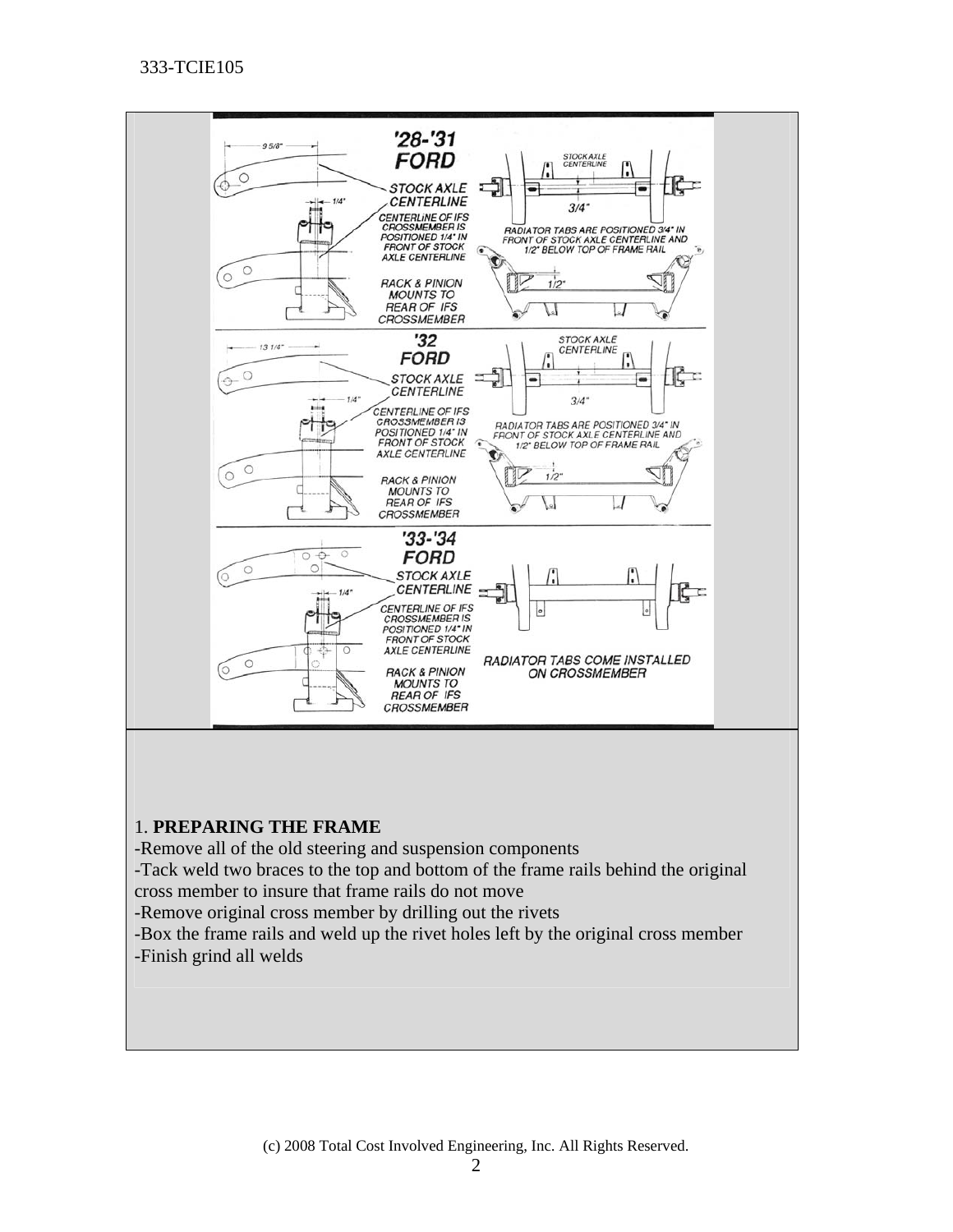# 2. **INSTALLLING THE IFS CROSS MEMBER & RADIATOR TABS**

-Mark stock axle centerline on the frame rails as per diagram at right that applies to your chassis

-Fit IFS cross member squarely on rails, top and bottom, with the centerline of the cross member located ¼' forward of the stock axle centerline.

-Tack weld IFS cross member to boxed frame rails

-Recheck all measurements. (Check measurements diagonally to check for square ness).

-Weld cross member to rails on all sides

-Weld radiator tabs in position as per diagrams

# 3. **INDEPENDENT SUSPENSION ASSEMBLY**

-Install lower control arms onto cross member. The lower arms are identical, so there is not a left or a right

-Install the coil-over shocks

-Install the upper control arms with the eccentric onto the cross member

-Install the spindle, brake rotor assembly (assembly comes with bearings packed and seals installed) to the ball joints with the caliper brackets and steering arms facing the rear

-Install the rack & pinion steering gear

# 4. **SETTING RIDE HEIGHT**

-With full car weight on suspension. Lower control arm pivot should be ½' to 1" lower than the center of the ball joint sleeve. To adjust, jack up the car to remove the weight and then turn the lower rings on the coil-overs. The lower control arms will angle slightly uphill towards the wheels when properly set

## 5. **SETTING CAMBER**

**-**Loosen set screw locks on eccentric housing

-Rotate eccentric by inserting the provided tool or an equivalent ¼" diameter object (Phillips screwdriver) into the hole on the side of the eccentric. Rotating eccentric is easier with car jacked up, but camber must be checked at ride height. -Camber should be set at  $\frac{1}{4}$ " negative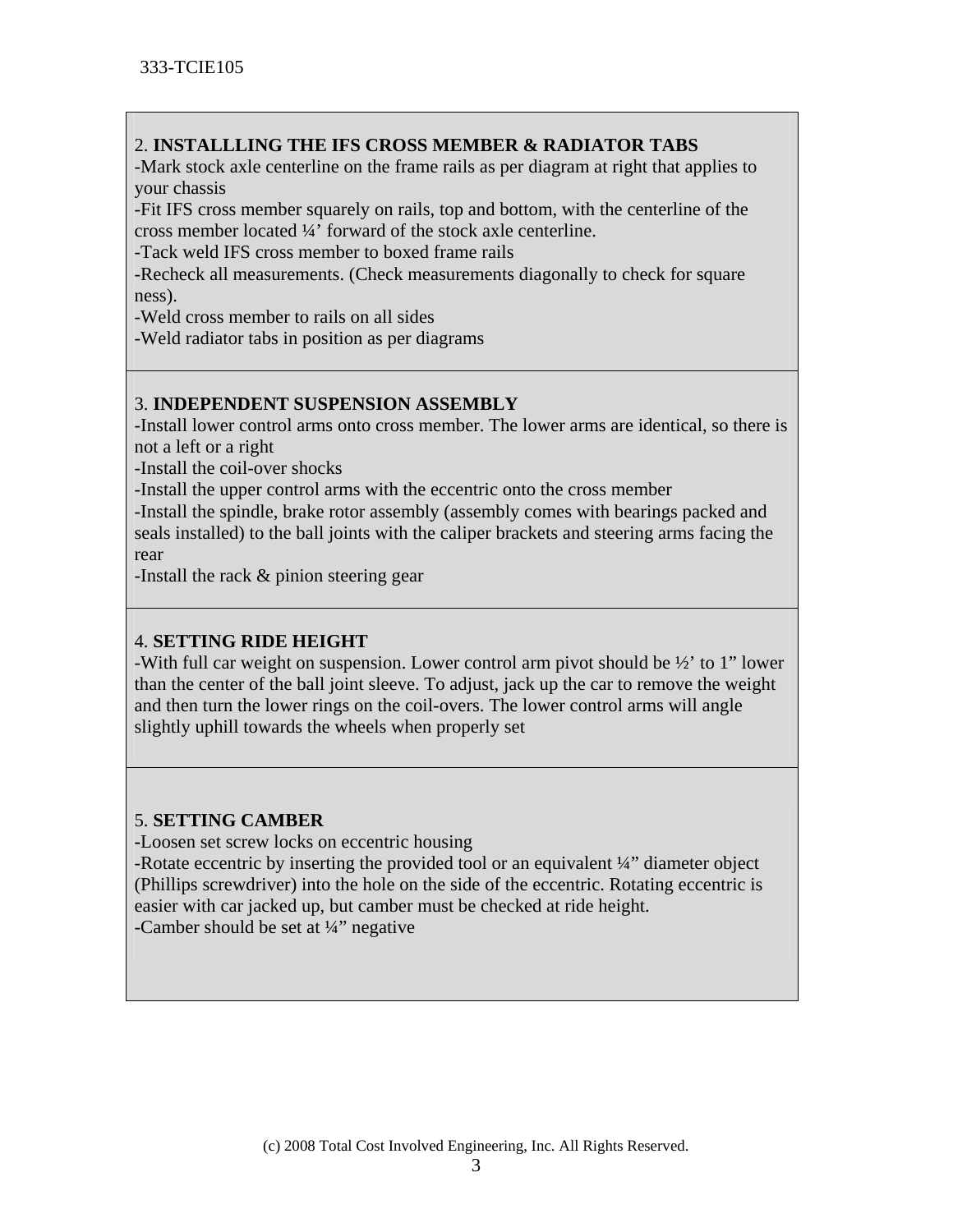#### 6. **SETTING CASTER**

-With set screw locks still loose, caster is set by sliding eccentric slightly fore or aft within it's housing. Gentle tapping with a soft hammer may be required.

-Set caster at 1 1/2˚ positive, making sure that both left and right sides are set the same. If using power rack add 3˚ more positive caster

-Tighten set screws to lock in caster and camber settings

## 7. **SETTING TOE-IN**

-Set toe-in by adjusting the tie rod ends on the rack & pinion steering gear -Toe-in should be set at 1/32" for radial tires and 1/16" to 1/18" for bias-ply tires

#### **Rack & Pinion Installation**

Before installing the Rack & Pinion to the chassis, it is necessary to center the rack. You can accomplish this by turning the R&P spline shaft so that it is locked to one side. Put a reference mark on the splined shaft and the R&P body. Next count how many revolution it requires to complete it from lock to lock position. Once you have determined the total number of revolution, divide the total amount of revolution by two. This value is the amount of revolution it requires to center the R&P, this will get you close until you take it to the alignment shop.

Next, install the rubber bushing to the R&P. Coat a thin layer of grease on the rubber bushing, this will make the positioning of the rubber bushing easier to install and position. (**Center/ Center measurement between the two brackets is 12 in.)** 

Once this is done install the R&P to the chassis with the 4-3/8 Button Head Bolts, washers and nyloc nuts. Use anti-seize on the threads and torque nut to 35 ft./lbs.

#### **Power Rack Installation**

**Note: (High Pressure is the Large Port & The Low Pressure is the Return Port)** 

For the power rack there are two parts going into the Rack & Pinion. There is the inlet line (Low pressure) and the outlet line (High pressure). The high pressure line is the line coming in from the power steering pump. The low pressure line is the return line to the power steering pump.

> High Pressure Line (Inlet): 9/16-18 Teflon Style Low Pressure Line (Return): 5/8-18 Teflon Style

> > Mopar Power Rack: ¾-46 Spline Mopar Manual Rack: 9/16-26 Spline Mopar Omni Rack: 5/8-36 Spline